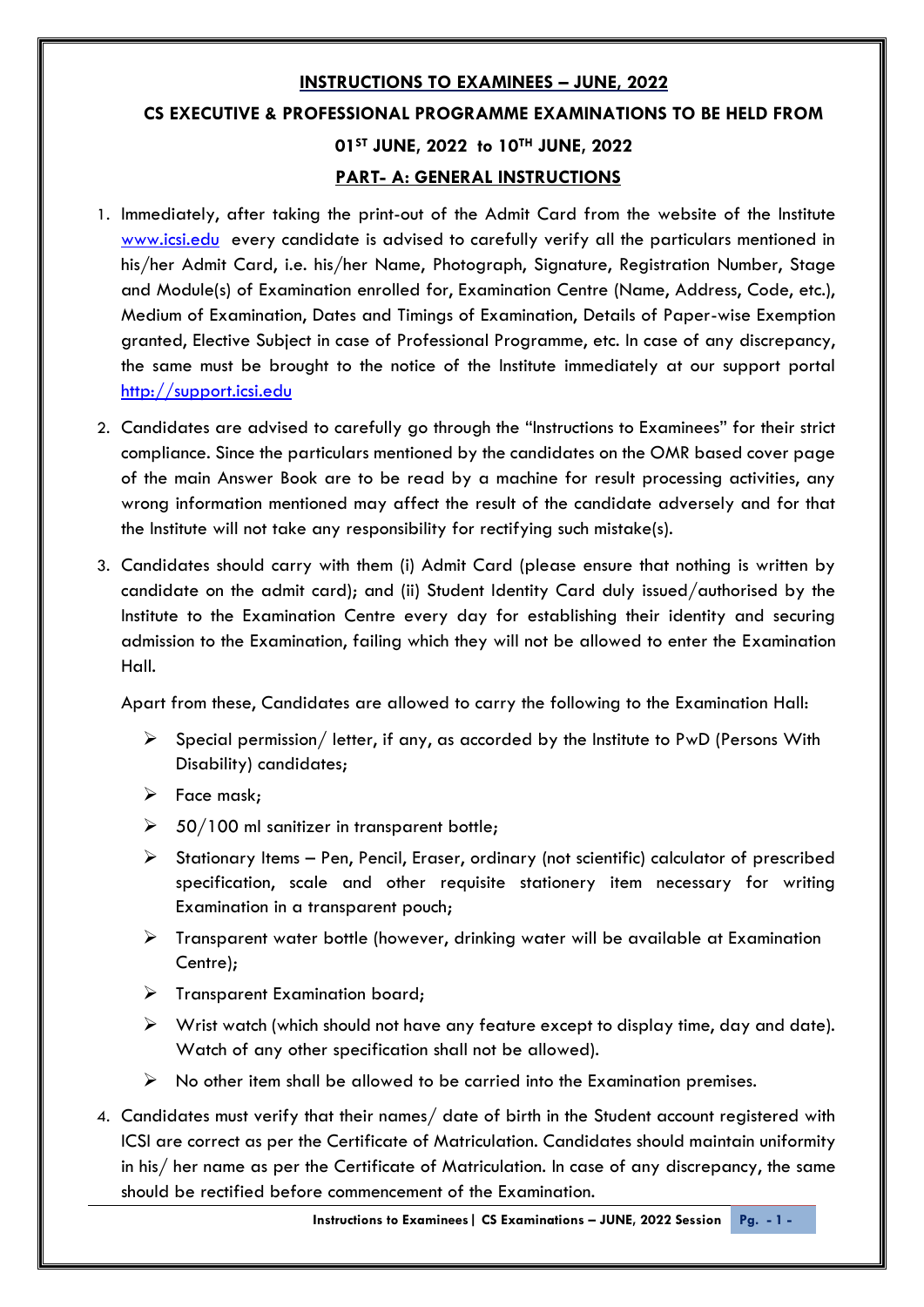- 5. Candidates must correctly fill/ update their details in the student account registered with the Institute at its portal with valid e-mail ID, mobile number and complete address for receiving communication/ updates/ announcements/ information, etc. with regard to CS Course/ Examination/ Result. Do not share your credentials to anybody for access to your student account registered with the Institute.
- 6. The Superintendent of Examination Centre and the Invigilators have been advised to verify the identity of each and every candidate at the time of entry into the Examination Hall and while taking candidate's signature on the Attendance Sheet. Accordingly, each candidate must show his/her Admit Card and Student Identity Card to the Invigilator/Supervisory Staff on demand at any time during the course of Examination.
- 7. Candidates are advised to ensure that they are in possession of a valid Identity Card as downloaded from the individual online student account at [https://smash.icsi.edu](https://smash.icsi.edu/) duly attested by the authorized official(s) of the Institute. In case, due to any reason, the photograph and signature of the student are not available in the downloaded Identity Card, Candidate should update the same in their student account immediately for validation and in the meantime the candidates should affix his/her photograph and put the signature on the downloaded Identity Card and get it attested by Gazetted Officer/ Member of ICSI/ Principal of Recognized School/Manager of Nationalised Bank. For any reason, if some of the candidates are not holding the Identity Card due to technical/ practical problems, they may bring any other Photo Identity Card issued by the Government Departments, *viz.* Passport, Driving License, PAN Card, UID Aadhar Card, Voter I-Card, etc. to establish their identity *vis-à-vis* the particulars appearing in the Enrollment Details/Attendance Sheet. Besides Student Identity Card/other documents specified above as identification proof, the candidates should also bring one identical photograph and hand over the same to the Superintendent of Examination Centre for affixing on the Attendance Sheet.
- 8. The Candidates are required to successfully complete the Pre-Examination Test and ODOP (One Day Orientation Programme) as prescribed, to become eligible for enrollment to CS Examinations.
- 9. Candidates are advised to visit the venue of the Examination Centre beforehand to know about the exact location so as to avoid any inconvenience and reach in time at the Examination Centre on the day of the Examination.
- 10. Candidates will be allowed to enter in to the Examination Hall **60 minutes** before the time specified for the commencement of Examination in a systematic manner (one candidate at a time) and occupy their allotted seats in Examination Hall after due screening and procedure. Candidates shall not roam around unnecessarily in the Examination premises.
- 11. The candidates should leave for the Examination Centre well before the stipulated time keeping in view the weather, traffic conditions, etc. No candidate shall be allowed to enter the Examination Hall **after the expiry of half-an-hour of the commencement of Examination**  and no candidate shall be permitted to leave the Examination Hall until the **expiry of one (1) hour** after the commencement of Examination.
- 12. Under no circumstances, any request for change of Examination Centres will be entertained after closure of the window for the same. The Examination Center mentioned in the Admit Card will be the final one and no change in the same will be allowed in any circumstances.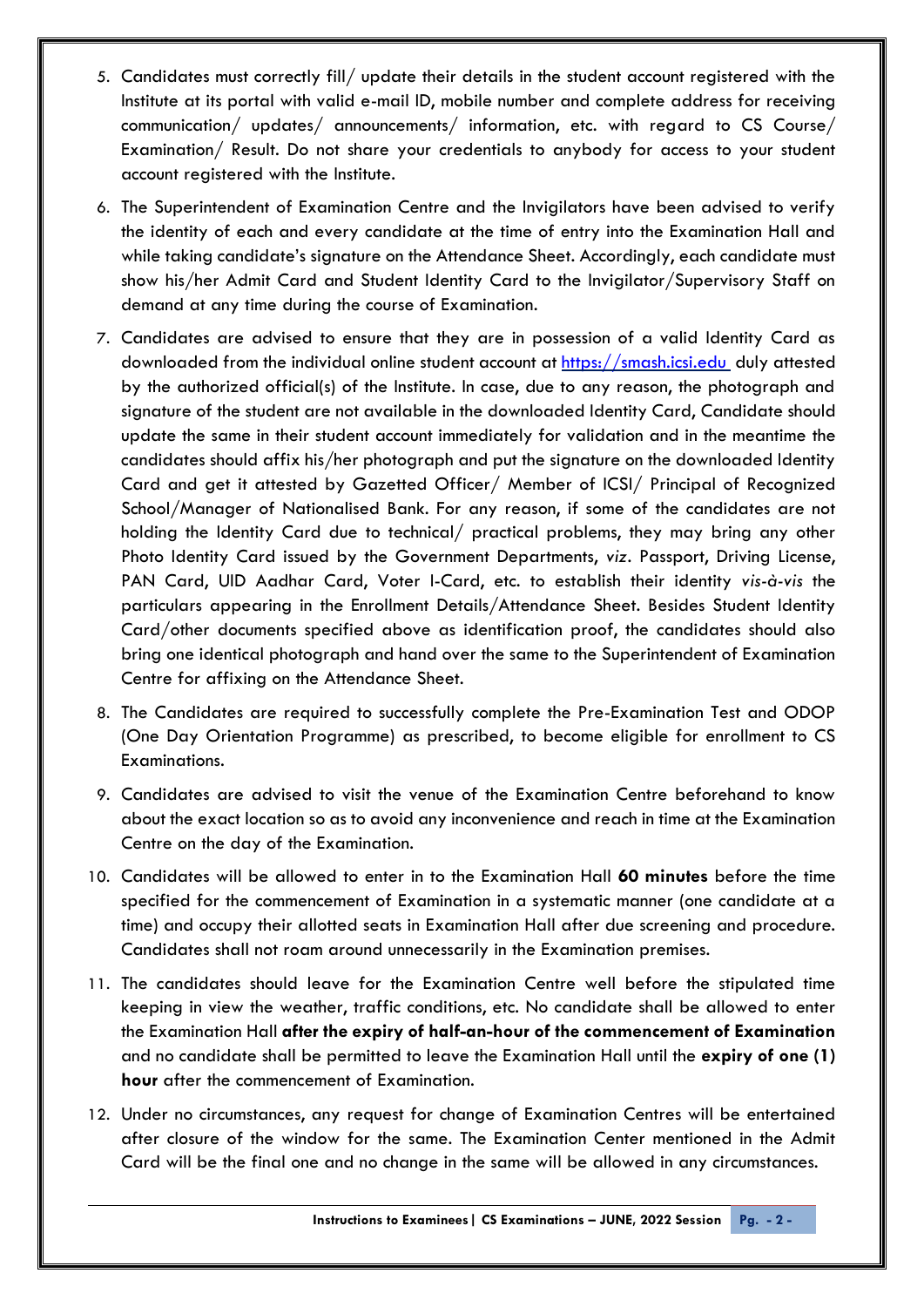- 13. In case any candidate appears at an Examination Centre other than the one indicated in his/her Admit Card, the Answer Book(s)/ result of such a candidate is liable to be cancelled.
- 14. The seating arrangements of the candidates shall be displayed on the notice board at the entrance of the Examination Centre. Candidates will find their roll numbers written against the seats allotted to them at the Examination hall/room. They should occupy their allotted seats only.
- 15. In case, before the Examination or during the currency of Examination, any situation arises, due to which special seating arrangement is required to be made on medical grounds, such candidate may submit his/her application to Joint Secretary, Directorate of Examinations along with copies of supporting documents which includes Medical Prescription/ Doctor's Report, X-Ray Report, etc. for consideration. **No facility including special seating arrangement shall be granted by the Examination Centre without permission from the Institute.**
- 16. **Candidates are not required to appear in the paper(s) in which they have been granted paper-wise exemption as shown in the Admit Card as well as the Attendance Sheet. The exemption(s) as appearing in the Admit Card should match with the exemption(s) as shown in the Attendance Sheet.** In case of any discrepancy with regard to paper-wise exemption(s) shown in the Admit Card and/or any mismatch with the exemption(s) as appearing in the Attendance Sheet, it should immediately be brought to the notice of the Superintendent of Examination Centre and the Directorate of Student Services of the Institute in writing through our support portal  $\frac{http://support.icsi.edu}{http://support.icsi.edu}$  for necessary clarification and confirmation. **However, exemption in any paper(s) of Examination should not be assumed unless confirmed in writing by the Institute. No communication in this regard will be entertained by the Institute at a later stage after the Examination.**
- 17. **The paper-wise exemption in any paper(s) of the Examination, once sought by the candidate and granted by the Institute remains valid and is printed in his/her Admit Card (Roll No.) and taken on record for computation of his/her results unless it is cancelled by the student by submitting a formal request to the Institute at the online portal [https://smash.icsi.edu](https://smash.icsi.edu/) after logging into the individual account of the students. Exemption once cancelled on student's request shall not be revived subsequently under any circumstances.**
- 18. **Candidates fulfilling the eligibility conditions under 60% marks criteria have been granted exemption(s) in the respective papers and such exemption(s) has/have been shown in the Admit Card as well as the Attendance Sheet. The status of available exemptions is also available in the individual account of the students at: [https://smash.icsi.edu](https://smash.icsi.edu/) . Further, if such candidates appear in any paper disregarding the exemption granted as shown in the Admit Card, the exemption will be cancelled by the Institute without notice and shall not be revived under any circumstances.**
- 19. **It is reiterated that the paper-wise exemptions granted to the students are cancelled on submission of a formal request to the Institute at the online portal [https://smash.icsi.edu](https://smash.icsi.edu/) or in the event of reappearance in the respective papers by the students despite an endorsement reflecting the exemption granted in the Admit Card.**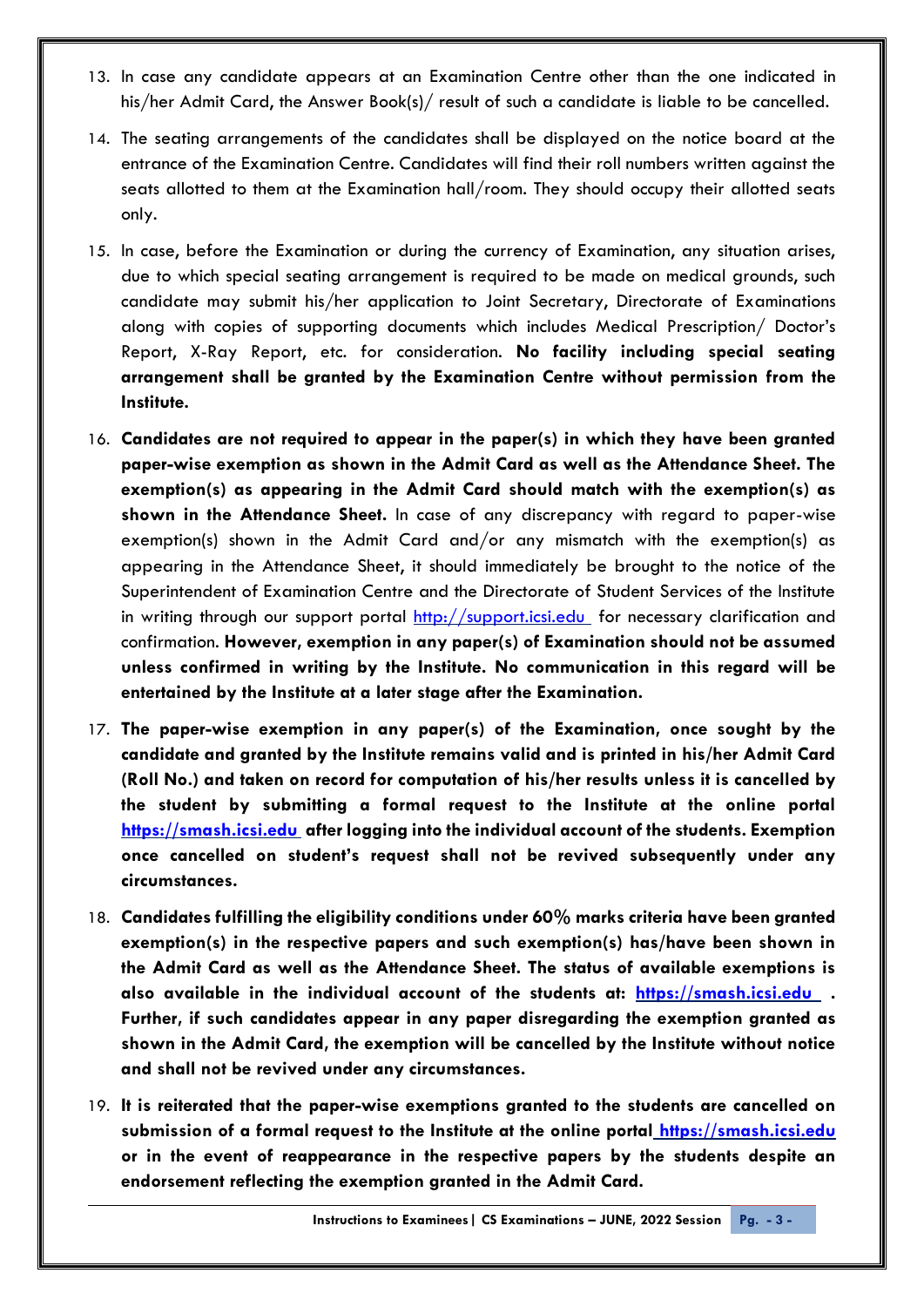20. **It may be noted that in some cases, the exemptions granted in more than one paper in accordance with the various provisions contained under the Regulations are inter-related with other exemptions granted and cancellation (or appearance) in any one of the papers may result in cancellation of exemptions in all the inter-related papers. For example, if a candidate has been granted paper-wise exemptions in three papers on the basis of scoring 64, 59, 57 & 10 marks respectively in the four papers contained under Module - I of Executive Programme in previous session and in case he/she appears or cancels the exemption in any one out of the three exempted papers having scored 60% marks in aggregate, all the three exemptions shall be cancelled since the exemption criteria in this case is applicable only if all the three papers are taken together. Such guidelines are equally applicable for the students of Professional Programme also.** 

**Candidates are, therefore, advised to be extremely careful while seeking cancellation or while appearing in the exempted papers, as the final result will be computed considering the actual marks scored on reappearance and/or the deemed absence in the papers as the case may be. In other words, candidates appearing in the exempted papers despite an endorsement to the effect in the Admit Card shall be doing so at their own risk and responsibility and the Institute may not be held responsible for any eventuality which may arise at a later date. In case of any doubt regarding the applicability of rules regarding the exemptions, students should invariably seek prior clarifications from the Institute by writing through our support portal [http://support.icsi.edu](http://support.icsi.edu/) before deciding on their own to appear in the Examination of exempted subjects or seeking cancellation of exemptions granted.**

- 21. Candidates who have switched over from Professional Programme 2012 Syllabus to Professional Programme 2017 Syllabus, have been granted paper-wise exemptions as per the switchover scheme. The candidates are advised to immediately verify the same and point out discrepancies, if any and write to  $enroll@icsi.edu$
- 22. The medium of writing the Examination for Executive Programme and Professional Programme is English or Hindi as per the option exercised by the candidate and as indicated in the Admit Card and Attendance Sheet. Candidates, who write some of the papers/answers in Hindi medium and some in English medium other than the opted one, will be treated as cancelled. In case of any doubt or discrepancy in Hindi language in the question paper, the English version of the questions shall prevail. Candidates should write the answer to the questions in the medium, i.e., English or Hindi as opted by them while enrolling for the Examination.
- 23. All Question Papers will be provided in English language except the following two papers of Executive Programme of Module-II, which will be provided in English with Hindi version to those candidates who have opted Hindi Medium for writing their respective Examinations and such Hindi Medium candidates must darken the circle against the column 'Medium of Writing – HINDI' on the cover page of their main Answer Book No.1:

#### **Executive Programme - Module II**

1. Securities Laws and Capital Markets

2. Economic, Business and Commercial laws

**Instructions to Examinees| CS Examinations – JUNE, 2022 Session Pg. - 4 -**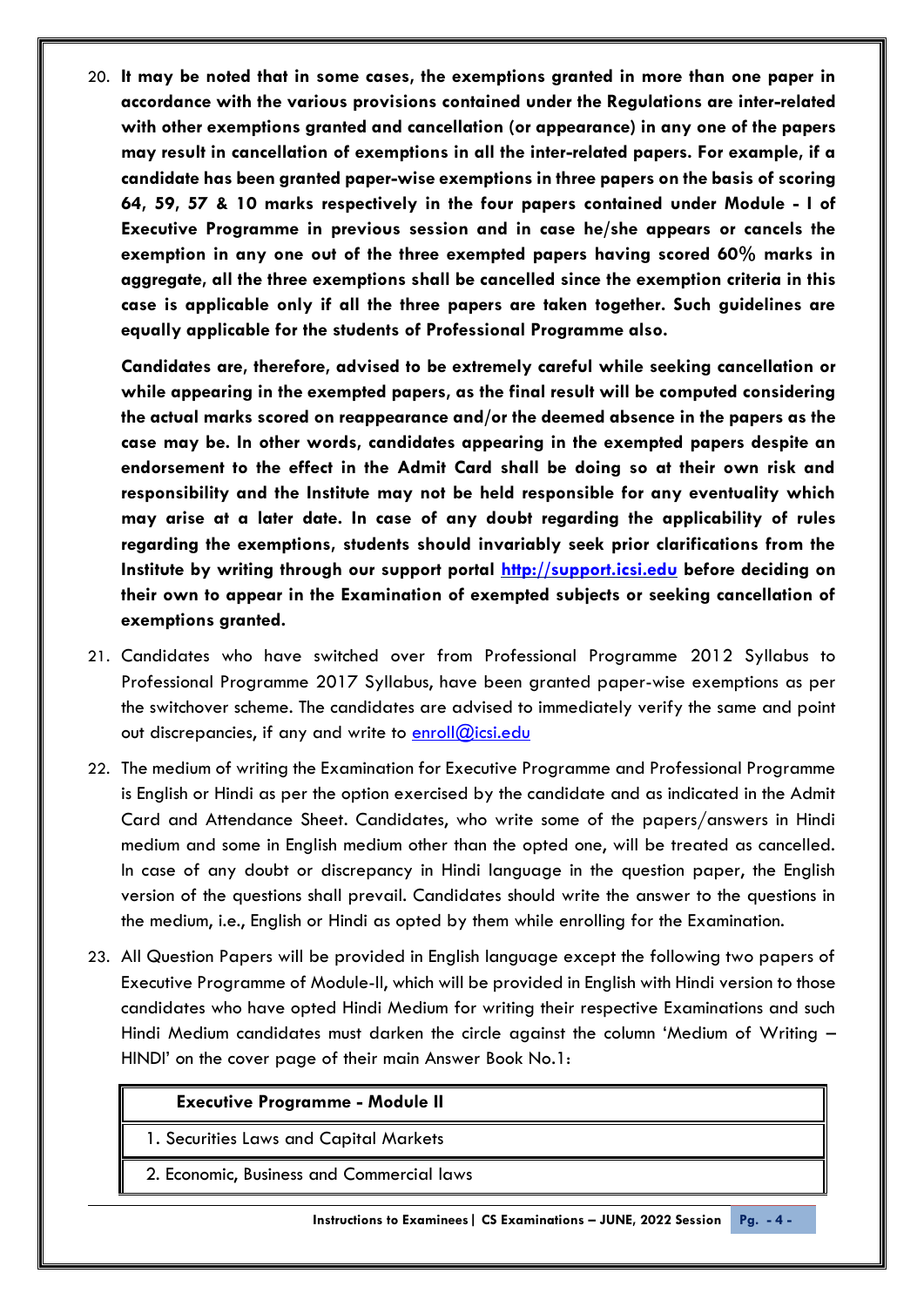Such candidates should ensure that they received the question paper printed in Hindi language along with English version. In case the question paper of above subject(s) in Hindi medium as opted by him/her is not received, the matter should be immediately brought to the notice of invigilator/Centre superintendent for immediate action. No representations shall be entertained subsequently in this regard.

- 24. No candidate shall bring or carry with him/her any Book, Study Material, Handwritten or Printed Notes, Pieces of Paper (chits), Mobile Phone, Scientific or Programmable Calculator, Blue Tooth, Laptop, Palmtop, Smart Watch, Health Band or any other electronic/ communication device or gadget in the Examination Hall. The candidates are warned to remain prepared that in the event of suspicious behaviour of any examinee in the Examination Hall/Room/Premises, he/she would be searched/ frisked to demonstrate that he/she does not possess any prohibited/objectionable item(s) with him/her.
- 25. Personal belongings including mobile phones are not allowed inside the Examination room. **Candidates are advised not to bring valuable personal belongings to the Examination venue and the Institute or Examination Centre shall not be responsible for arranging safe keeping of the item(s) brought to the Examination Centre or in case they are lost, damaged or stolen. No correspondence shall be entertained by the Institute in this regard.**
- 26. Candidates should refrain themselves from spreading rumours and hosting any kind of material including Examination on social media websites like, WhatsApp, Instagram, Facebook, YouTube, Twitter, etc. Any suspicious activity observed/rumours being spread, should immediately be brought to the notice of Joint Secretary (Examinations)/Centre Superintendent of nearby Examination Centre. Rumor-mongers shall be liable for disciplinary action.
- 27. Candidates are required to write answers to Questions in their own hand writing with blue colour ink pen/ball-point pen. **Writing answers with red or green ink or any other colour ink is prohibited**. Accordingly, candidates are advised to bring their own pen for their use. Borrowing/ lending/ exchanging of any item with other candidate(s) during the Examination in the Examination Hall/Room is prohibited.
- 28. Candidates are allowed to use their own battery operated noiseless and cordless ordinary calculator with not more than 6 functions, 12 digits and 2 memories. Use of programmable, scientific or printing model of calculators or calculators not conforming to above specifications shall not be permitted. Borrowing or exchanging of calculators or any other item/material shall not be permitted in the Examination Hall.
- 29. Irrespective of the use of calculator in the Examination, candidates are advised to invariably show all important steps and working notes relating to solutions of practical problems along with their answers and rough work done marked as "ROUGH WORK TO QUESTION NO………." and scored off by drawing two parallel lines across such rough work.
- 30. On receipt of Question Paper, first of all, every candidate must write his/her Roll Number on the top of Question Paper at the specified space provided on the front page. Further, every candidate is required to satisfy himself/herself that he/she has received correct and complete Question Paper without any torn, mutilated or damaged pages and also verify it with reference to the Question Paper Code, Examination Time-Table as given in the Admit Card,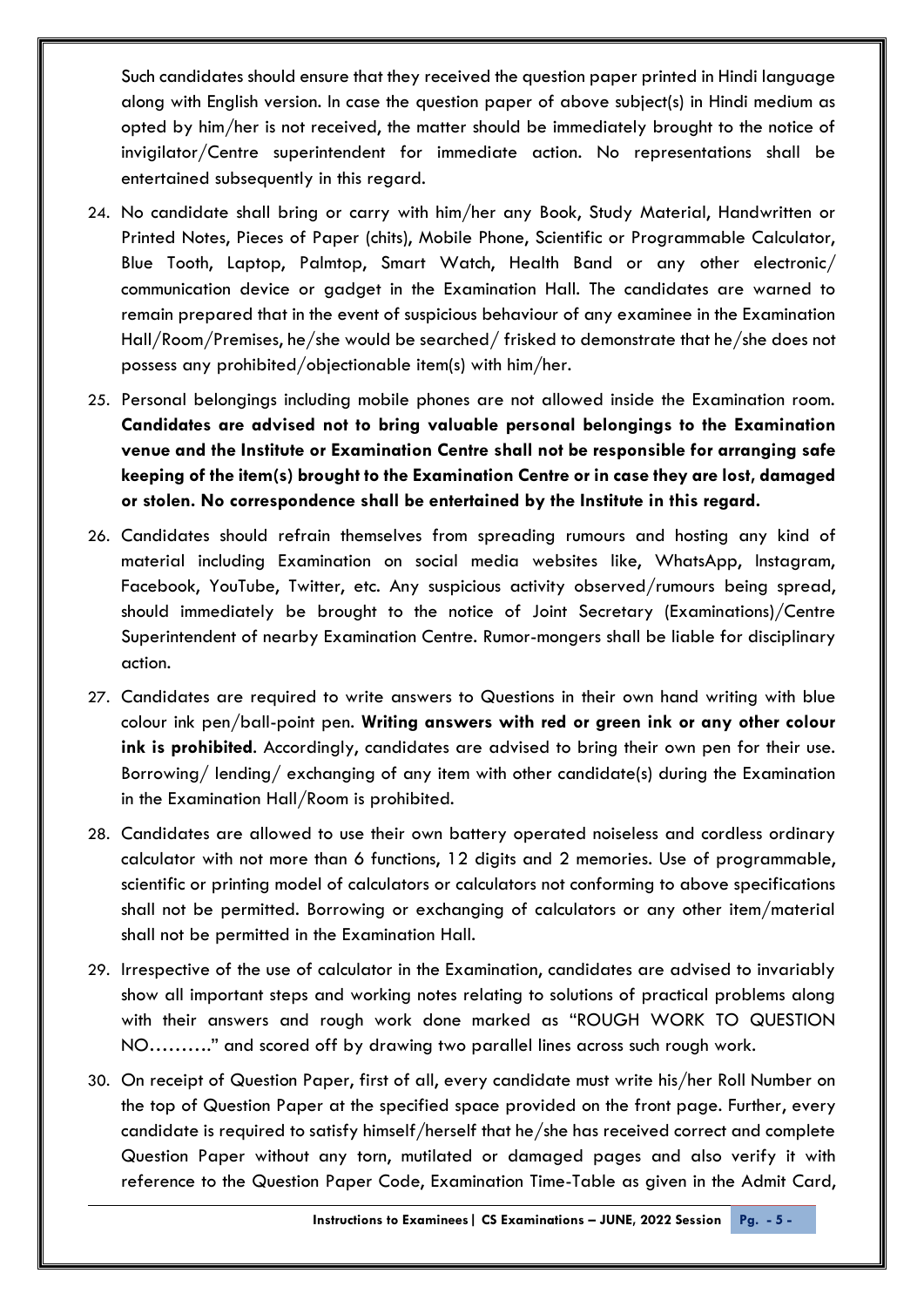and see that the total number of questions and printed pages as mentioned on the front page of the Question Paper are in order/complete in all respects.

- 31. In case any candidate has received a wrong question paper, i.e., question paper of a different subject/ stage of the Examination, he/she should immediately bring it to the notice of the invigilator/ Centre Superintendent and get it replaced with the correct question paper. No extra time for writing such Examination be granted and no subsequent representation about supply of wrong/ incomplete Question papers shall be entertained by the Institute.
- 32. Candidates are warned not to write anything on the Question Paper (except their Roll Number and tick mark [**√**] for the questions attempted), Admit Card, Student Identity Card, etc. and not to take away anything(s)/paper(s) from the Examination Room/ Hall other than copy of their own Question Paper, Admit Card, Student Identity Card, Scale, Pen, Calculator, hand sanitizer, water bottle etc. Writing of hints, bullet points, short answers, etc., on Question Paper is strictly prohibited and tantamount to adoption of Unfair Means in the Examination
- 33. On receipt of Answer Book, Candidates should ensure that all the pages of the Answer Book are intact and not mutilated / torn or damaged. In case of discrepancy the same should be brought to the notice of the Invigilator on duty or Supervisory Staff.
- 34. Candidates should correctly write their Roll Number in words and figures inside the boxes and darken the corresponding OMR circles provided on the cover page of the main Answer Book in **blue or black ball point pen only** and nowhere else in the Answer Book including additional Answer Book(s). Any violation of this instruction will tantamount to adoption of unfair means and will attract punishment which may include debarring from appearing in the Examination.
- *35.* The Attendance Sheets contain the perforated 'Roll Number Barcode Stickers' for each day's paper for each candidate against his/her name. Before signing the Attendance Sheet on each day of Examination, the candidate should remove the perforated 'Roll Number Barcode Sticker' of that particular paper from the Attendance Sheet and affix the same at the appropriate space in the box provided on the cover page of the main Answer Book. Since OMR machine will read the Roll Number, candidates should check and ensure that the Roll Number written in words, figures and circles darkened are correct. Roll numbers and other details should be written in neat and clean manner and cutting/ overwriting thereon shall be avoided. In case this information is filled wrongly, Institute will not take any responsibility for rectifying the mistake.
- 36. While affixing the 'Roll Number Barcode Sticker' on the space provided on the cover page of main Answer Book, it must be ensured by each candidate that the Roll Number Barcode Sticker belongs to him/her and it is related to that particular day's paper only. It must also be ensured that candidates sign the Attendance Sheet only after removal of the Roll Number Barcode Sticker and affixing it on the cover page of the Answer Book as specified. This is to ensure that the candidate's signature on the Attendance Sheet does not cross over into the sticker and deface it. Candidate should sign Attendance Sheet against his/ her Roll number and date of Examination only.
- 37. Every candidate on each day of the Examination must sign the attendance sheet in the appropriate column against his/her Roll No. and in no case shall leave the Examination hall without signing the attendance sheet. Candidates are required to carefully fill-up relevant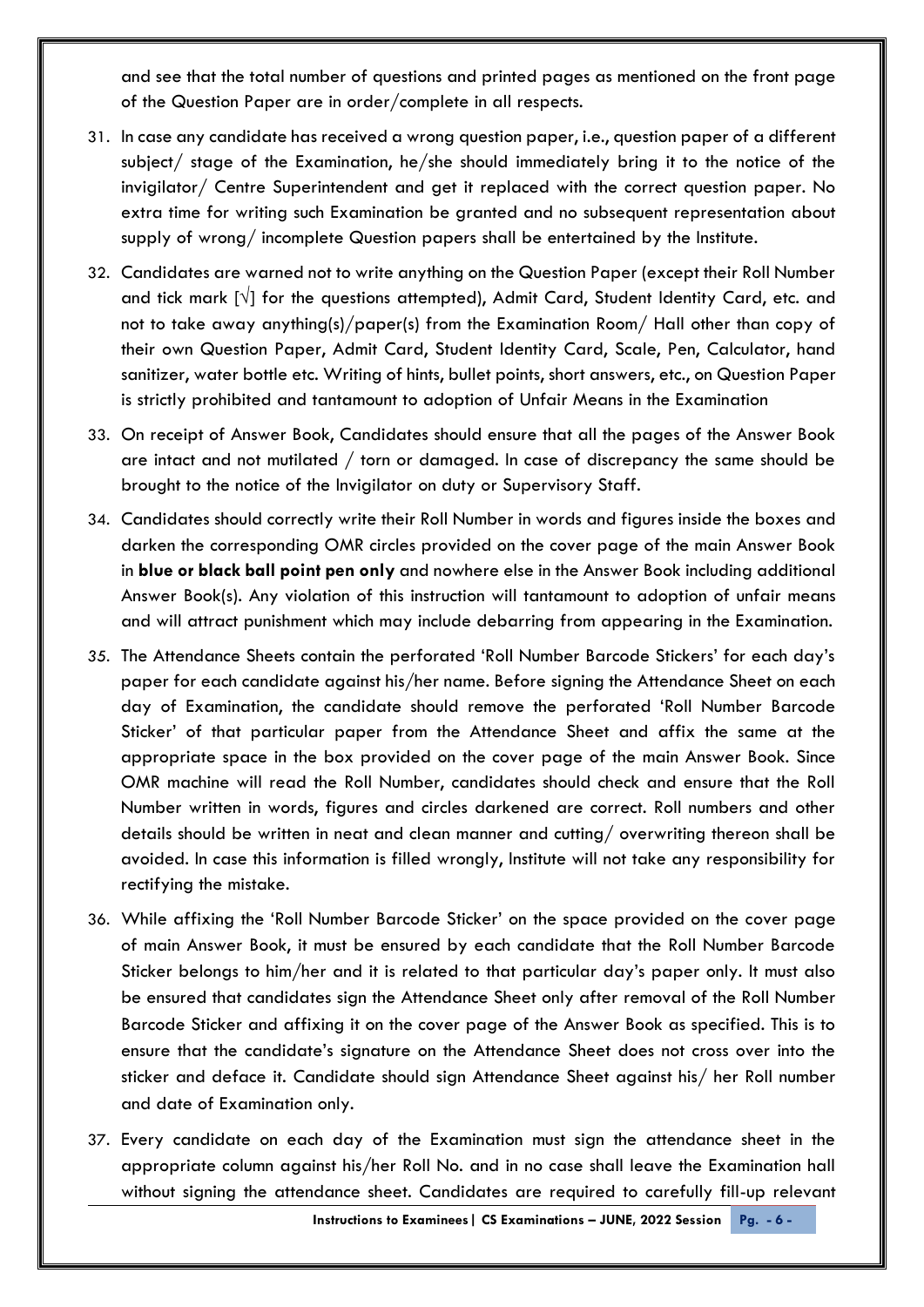particulars such as Roll Number, Date of Examination, Stage of Examination, Name of Subject, Medium of Writing, No. of Answer Books used, etc., at the appropriate space and put their signature(s) within the box provided for the purpose on the cover page of main Answer Book. Candidates should not write anything on the lower half space of the cover page of main Answer Book meant for use of ICSI/ Examiners. Violation shall entail disciplinary action.

- 38. Each candidate is required to maintain uniform pattern and style of his/her handwriting on Answer Book(s) as well as signature(s) in all correspondence with the Institute - particularly while signing his/her Attendance Sheet and on cover page of main Answer Book in the Examination Hall/ Room with reference to his/her specimen signature appended on the Admit Card, Student Identity Card and Examination Enrolment Form.
- 39. Candidates should write answers on both sides of all pages of Answer Book(s) and use all pages of the main Answer Book before asking for additional Answer Book. In order to avoid wastage and possibility of misuse of Answer Book(s), candidates will be issued additional Answer Book only on demand after they have completely used the main Answer Book. Any attempt to tamper with the Answer Book(s) or tearing page(s) from the Answer Book(s) for any reason whatsoever, or taking them out of Examination Hall/ Room shall tantamount to misconduct punishable under the Examination rules and regulations and shall entail stern disciplinary action.
- 40. Candidates are strictly advised not to write any irrelevant/extraneous matter, mention name, roll no, mobile no, make appeal to examiners for award of pass marks, write name or put signature in the Examiner's/checker's column, use different colours of pen (other than blue), write criticism of question paper, make religious/special symbols/sketches of God or salutation or invocation to God, or disclosure of own identity by any mean, etc., in the Answer Book(s). Candidates should not put a tick mark ( $\sqrt{ }$ ) or cross mark (X) or write question numbers on the front page table of the main Answer Book meant for the examiner. Violation of this instruction shall tantamount to use of unfair means and may lead to the cancellation of result as well as student registration.
- 41. No candidate should be allowed to leave the Examination Hall (i) within one hour of the commencement of Examination; (ii) during last 15 minutes of the Examination timing; (iii) without signing the Attendance Sheet; and (iv) without properly handing over his/her Answer Book(s) to the Invigilator.
- 42. **In case any candidate leaves the Examination hall/room after the expiry of one hour but before two hours of commencement of Examination, he/she should surrender his/ her question paper to invigilator and he/she shall not be entitled to claim it subsequently.**
- 43. Candidates must attempt questions in accordance with the directions as given on each Question Paper. If the questions are attempted in excess of the prescribed number, only the questions attempted first up to the required number will be valued and awarded marks and the remaining answer(s) will be ignored.
- 44. **Answer to each question must be started from a fresh page and all parts/sub- question(s) of that question should be attempted consecutively** and that the candidate must clearly and prominently mention the respective Question and sub-question No. at the start of each answer and draw parallel lines underneath the question number on the left-hand side margin of the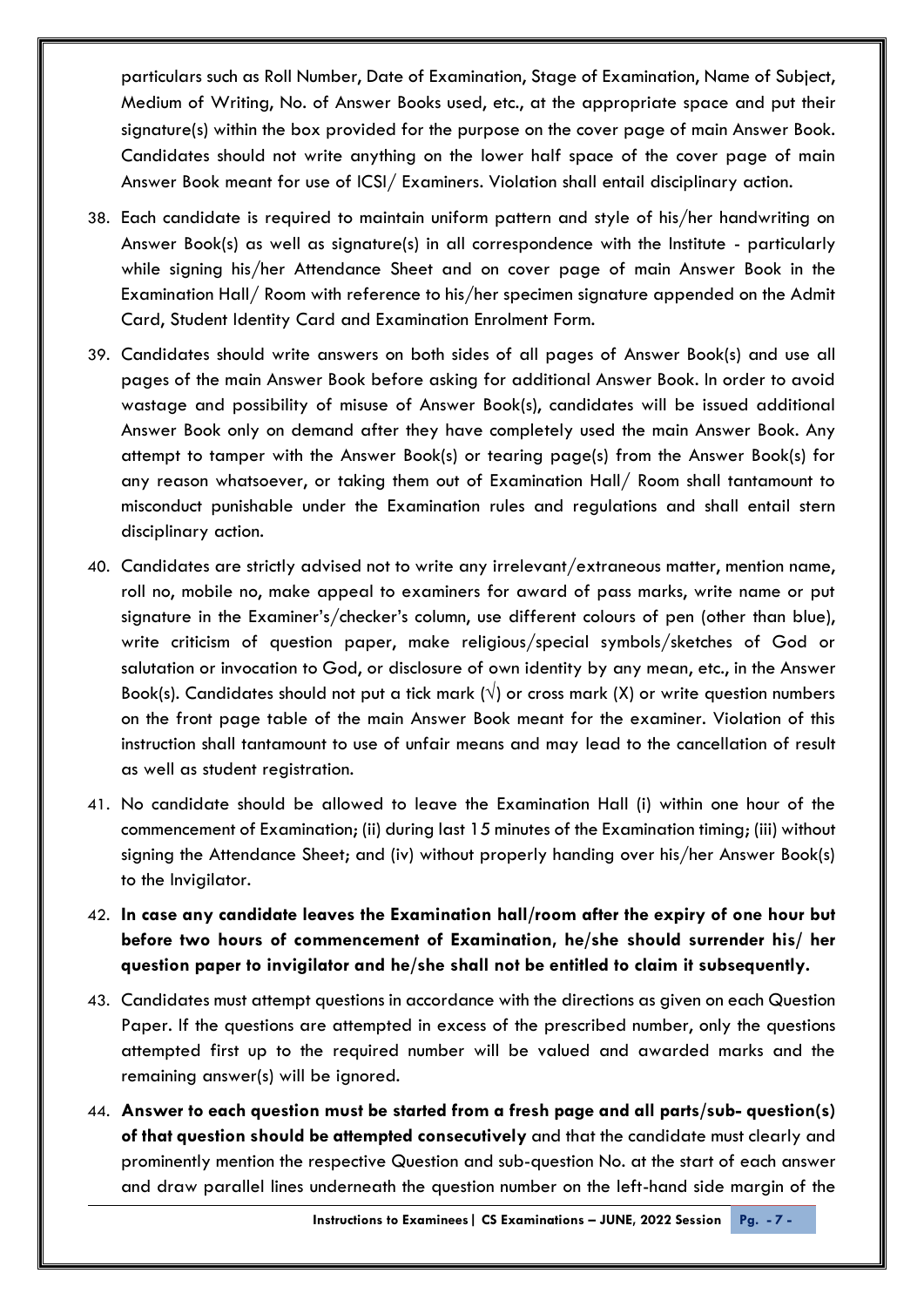page e.g., "Ans. to Q. No. …". Candidates are advised not to write anything outside the margins of pages of Answer Books except Question No. /Sub-Question No. nor should they leave any blank space(s)/page(s) in between the answers or Answer Book(s).

- 45. Candidate must put a cross mark (X) against the respective Question No.(s) attempted by him/her in the appropriate box provided on the cover page of the Answer Book to indicate that cross (X) marked question(s) have been attempted by him/her.
- 46. Candidates are expected to write to-the-point answers to the questions in neat and legible handwriting quoting relevant provisions of the Acts/Rules, citing case law, display of analytical ability drawing logical conclusion and lucid presentation in support of the answers wherever applicable, and be conversant with the amendments to the laws made up to six months preceding the date of Examination.
- 47. Candidates shall not seek/ask for any clarification/ interpretation/ advice on any question(s)/question paper from the Centre Superintendent/Invigilators/General Observers on duty during the currency of Examination. Such Candidate(s) can make a separate representation to the Institute after completion of Examination on the same day or within seven days after the conclusion of Examinations in its entirety. Institute may not consider the representations received after the specified period.
- 48. Candidates should write their answers in legible manner. Any Answer Book containing bad and illegible handwriting is liable to be awarded "ZERO" marks by the examiner.
- 49. The additional Answer Book(s) should be fastened to the main Answer Book No.1, in such a manner that it lies flat when opened. The total number of Answer Book(s)used (including main Answer Book) must be clearly indicated on the cover page of the Answer Book No.1, e.g., 1  $+ 1 = 2$  to denote use of one main Answer Book plus one additional Answer Book. However, no. of additional Answer Books used shall also be denoted by darkening the appropriate circle on the cover page of Main Answer Book.
- 50. No candidate, without specific permission of the Superintendent/Invigilator, shall leave his/her seat during the course of Examination. It shall be the personal responsibility of the candidate concerned appearing in the Examination to properly fill-up all relevant particulars in neat and correct manner on the cover page of main Answer Book. On completion of Examination or expiry of the prescribed Examination timing, the Answer Books, even if the same is blank, must at once be handed over to the Invigilator on duty in his/her Room/Hall and the Invigilator's signature be obtained in the relevant column of acknowledgement printed on the Admit Card in token of having handed over his/her Answer Book(s). The Superintendents of Examination Centres have been advised to issue acknowledgement in the aforesaid manner, through the Invigilators, for submission of Answer Books by the candidates.
- 51. Any representation regarding omission to handover the written Answer Book(s) and/or additional Answer Book(s) or not obtaining the acknowledgement from the Invigilator for handing over his/her Answer Book(s), for any reason whatsoever, shall not be entertained after the Examination in that paper is over.
- 52. Any candidate attempting to copy or found copying or referring to or found in possession of any printed/handwritten material, notes, books, mobile phone or any electronic device etc., or exchanging notes or answer scripts with any other person or copying from the work of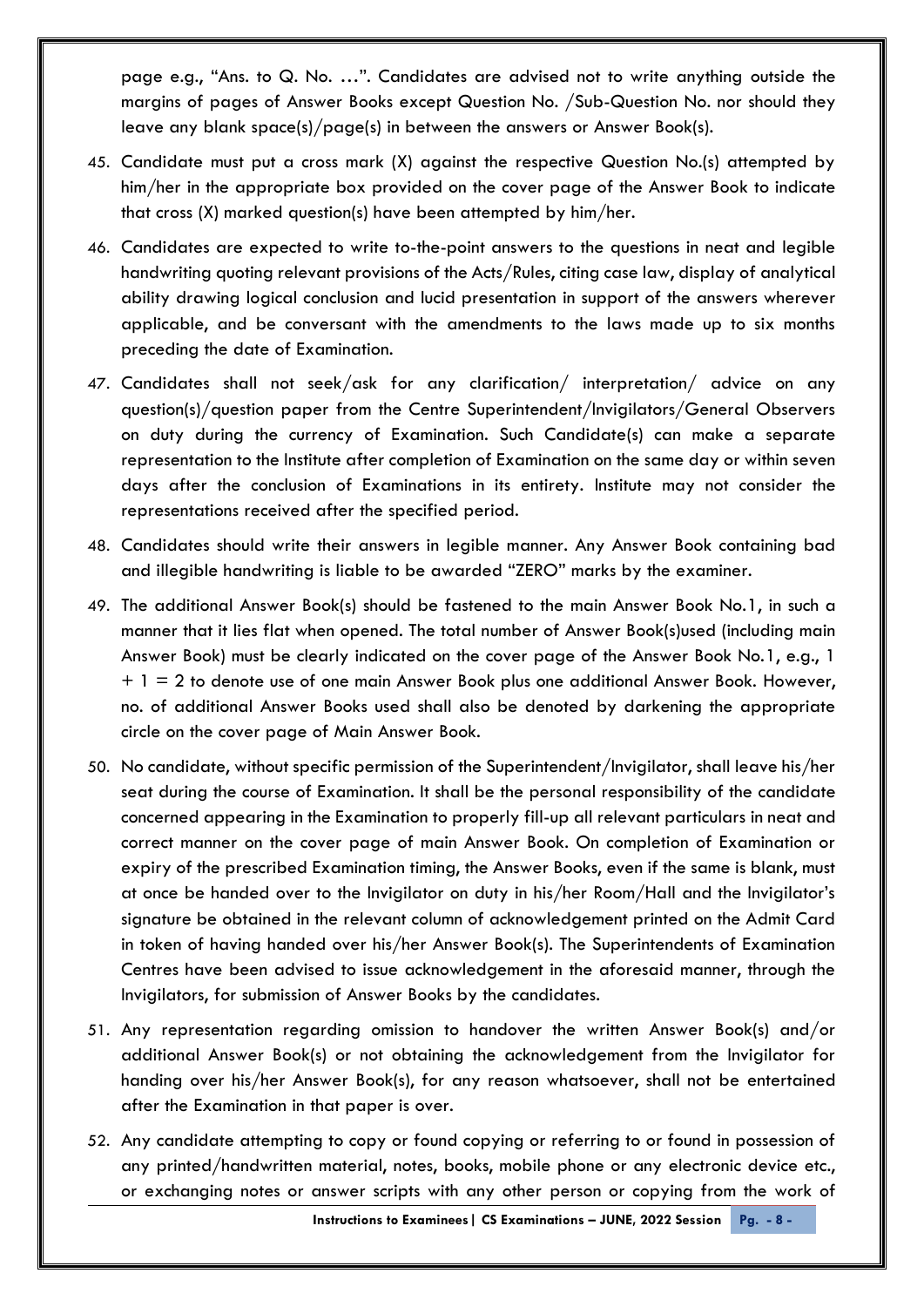another candidate or writing answers in the Answer Book of any other candidate or answers got written by other candidate or person or allowing any other candidate to copy/refer to his/her work, helping or asking help from any other person in any manner or communicating by means of words, signs, gestures, codes, and other similar acts to exchange, impart or acquire relevant information in the Examination hall/premises will be treated as adoption of unfair means in the Examination. Similarly, any candidate found consulting, talking, whispering with any person in the Examination Hall/ Room or in the corridor/toilet within the premises of Examination Centre during the course of Examinations shall be dealt with strictly and punished severely for adoption of unfair means under the rules and regulations of the Institute.

53. The Superintendent of Examination has absolute power to expel a candidate from the Examination Hall/ Room if in his/her opinion the candidate has adopted /attempted to adopt unfair means for the purpose of answering the questions in Examination or behaved in a disorderly manner in and around the Examination Hall/ Room or obstructed the Superintendent or invigilating staff in carrying out his/her duties or attempted to offer illegal gratification or attempted to apply undue influence or threat or blackmail any person connected with conduct of Examination. A candidate so expelled, must before leaving the Examination Hall, submit to the Institute his/her explanation in writing through the Superintendent of Examination. Once a candidate is so expelled, he/she may not be allowed to appear in the remaining paper(s) of the Examination. Over and above, for any such misconduct of grave nature, the candidate shall be subject to disciplinary action under the provisions of the Company Secretaries Regulations, 1982 and/or other appropriate legal action under the laws of the country and particulars of such candidates or cases will be suitably notified in the Institute's official bulletin/on Institute's website.

### **PART-B**

#### **SPECIAL INSTRUCTIONS DUE TO COVID -19 PANDEMIC**

In view of the prevailing situation in the country due to COVID-19, candidates appearing in the Examination are advised to follow the below given instructions strictly (in addition to the general instructions given above), for their safety and to prevent the spread of virus infection in and around the Examination halls/premises:

- 1. All candidates must ensure before reaching the Examination Centre that they do not have any symptom or suffering from COVID-19.
- 2. Candidates should not come to the Examination Centre for writing the Examination, if he /she is tested COVID-19 positive whether symptomatic or asymptomatic or having any of the symptoms like fever, cough, sneezing, breathing problem, headache, running nose, chest congestion, sore throat etc., during the last 10 days or under self-isolation or quarantine or returned from any foreign country within the last 14 days of the Examination.
- 3. Self-Declaration by the candidates regarding health status is required to be downloaded along with the Admit Card. Candidates have to take the print out of the "Self-Declaration Form" and fill the same carefully. The signed copy of the "Self-Declaration Form" shall be submitted by the candidates to the Superintendent of Examination Centre on the first day of Examination.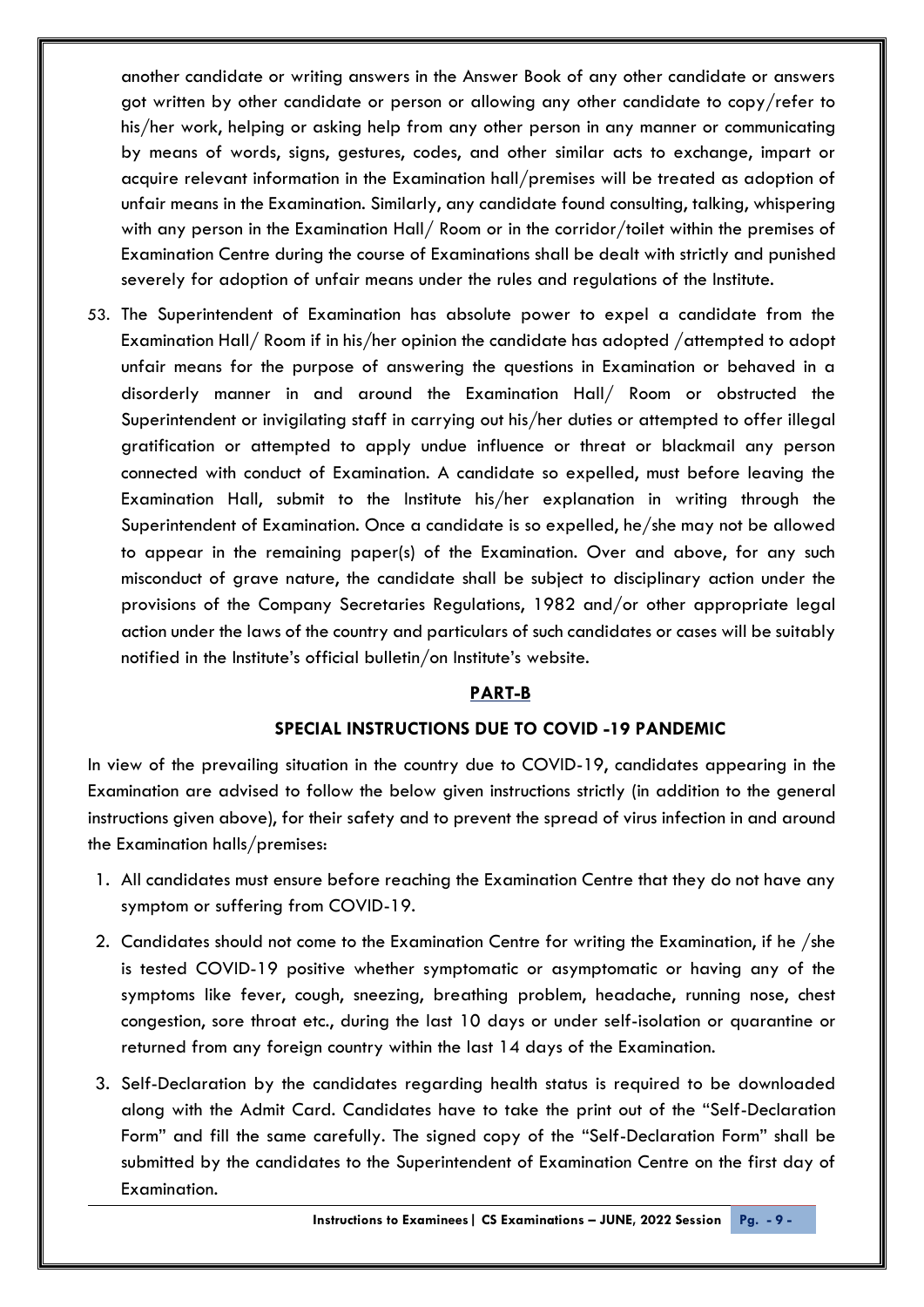- 4. Candidates should maintain proper social distancing from each other while entering and leaving the Examination premises and in the Examination hall during the conduct of Examination.
- 5. Candidates should mandatorily wear face mask covering the mouth and nose throughout the course of Examination.
- 6. Candidates will be allowed to enter the Examination hall in a systematic manner (one candidate at a time) 60 minutes before the commencement of the Examination.
- 7. Candidates shall be allowed to enter the Examination premises only after thermal screening.
- 8. Candidates should carry with them exam related documents (i.e., Admit Card, Identity Card) and stationary items etc. as instructed. Candidates should not carry any banned/ prohibited item with them into the Examination premises.
- 9. Candidates shall be provided with hand sanitizer to clean their hands before entering the Examination premises/ hall and also while leaving the Examination premises.
- 10. Besides wearing face mask, candidates can carry their own small transparent bottle of drinking water and hand sanitizer in the Examination hall for personal use during the Examination. Sharing of personal belongings shall not be allowed.
- 11. Candidates shall remove the mask only at the time of their personal identification and signing of the Attendance Register.
- 12. Seating arrangement of the candidates for each day of Examination shall be displayed at the notice board near the entrance of the Examination Centre to enable the candidates to locate their Examination room/hall easily.
- 13. Candidates shall ensure that they reach the Examination Centre well in time. Candidates should not stand in groups outside and inside the Centre premises either before or after the conclusion of Examination and follow social distancing norms.
- 14. Candidates should maintain proper hygiene and not to spit anywhere in the Examination premises.
- 15. Candidates after using the wash rooms should sanitize or wash their hands with sanitizer/soap or liquid soap made available by the Centre inside the washrooms.
- 16. Candidates should strictly follow the instructions given by the officials of the Examination Centre to avoid any inconvenience/confusion/difficulty at the Examination Centre.
- 17. In case any candidate feels unwell or any difficulty, he/she should immediately report the same to the invigilator/ Centre superintendent.
- 18. On completion of the Examination, the candidates will be permitted to move out in systematic manner i. e., one candidate at a time. Please wait for instructions from invigilator and do not get up from your seat until advised.
- 19. All candidates are advised to co-operate with the Examination functionaries for adherence to the COVID-19 and other guidelines during conduct of Examination.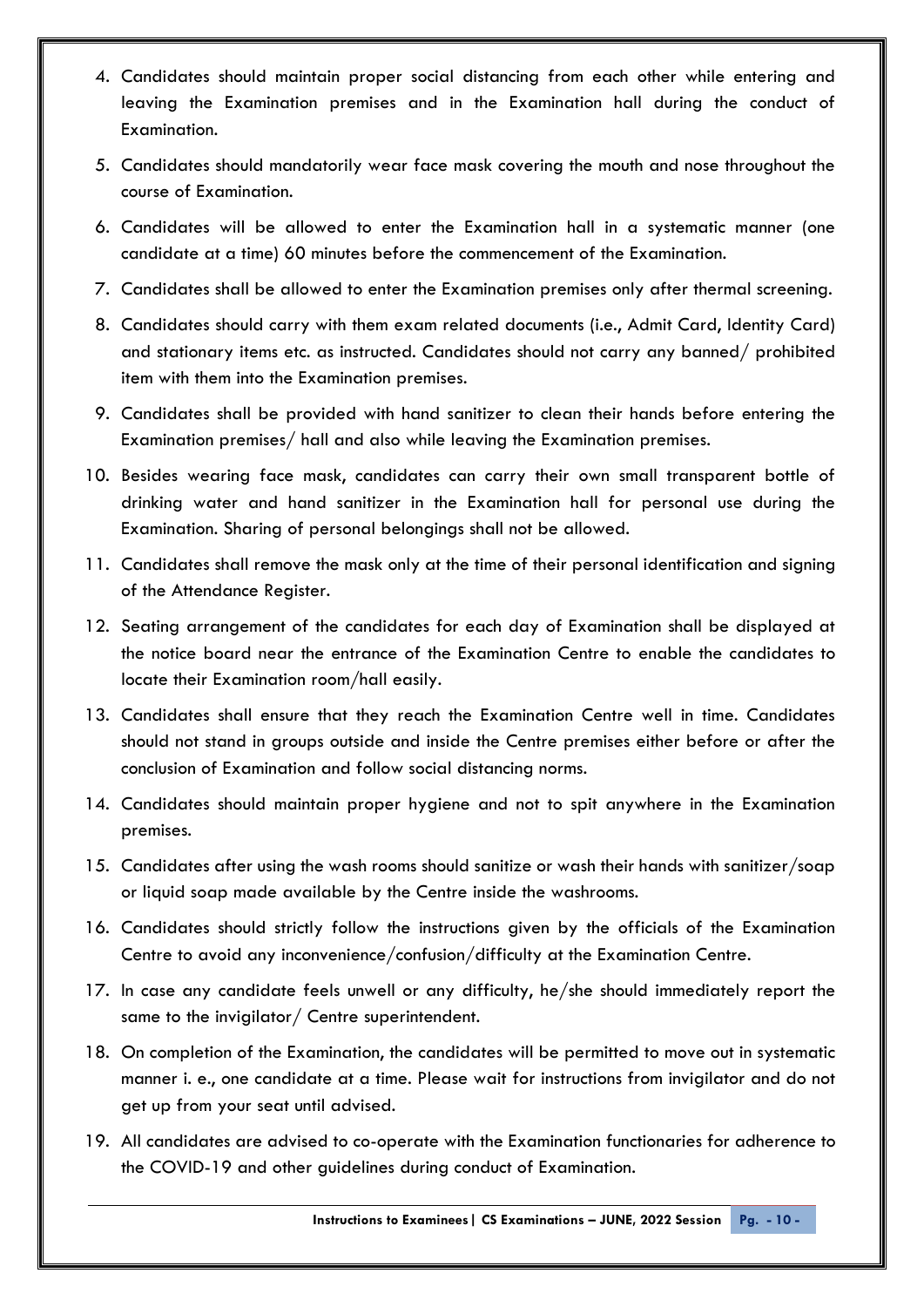## **PART-C INSTRUCTIONS FOR OMR BASED EXAMINATION FOR EXAMINEES OF EXECUTIVE PROGRAMME**

*(These Instructions are in addition to and not in substitution of Instructions to Examinees, Part-A and Part-B)*

1. Examination of the following three subjects of the Executive Programme shall be held in OMR mode:

| Sr. No. | <b>Executive Programme</b>                 | Module |
|---------|--------------------------------------------|--------|
|         | <b>Corporate and Management Accounting</b> |        |
|         | <b>Tax Laws</b>                            |        |
|         | <b>Financial and Strategic Management</b>  |        |

Examination of the above three papers of Executive Programme will be held on 07<sup>th</sup>, 08<sup>th</sup> and 09th June, 2022 respectively.

- 2. The candidates will be provided Question Paper Booklet, 5 minutes prior to commencement of Examination and OMR Answer Sheet, 15 minutes prior to commencement of Examination for filling relevant columns thereon and appearing in the OMR based Examination.
- 3. The candidate must write his/ her 6 digit Roll Number as allotted to him/her and printed in the Admit Card on OMR Answer Sheet in boxes and darken appropriate circles with **Blue/Black Ball Point Pen.** Similarly, write Question Paper Booklet Number and also the Question Paper Booklet Code, *viz.* A or B or C or D as the case may be, Subject Code and Exam Centre Code on OMR Answer Sheet. The candidate should not write his/her name, Registration Number and also not to make any noting/scribbling on the OMR Answer Sheet and Question Paper Booklet except in the space provided for rough work. In case any candidate fills in the information wrongly, the Institute will not take any responsibility of rectifying the mistake. The Question Paper Booklet Code as darkened by the candidate will be final and the result will be processed on the basis of the circle darkened by him/ her.
- 4. Candidates must correctly fill in the Question Paper Booklet Code (as mentioned on the top of the Question Paper Booklet) in the OMR Answer Sheet, as the same will be considered final for result computation. Candidates not filling the Question Paper Booklet Code will not be awarded any marks.
- 5. Question paper booklets for the OMR based Examination in respect of the following subjects/papers shall be provided in English language only:

| Sr. No. $\ $ | <b>Executive Programme</b>                 | Module |
|--------------|--------------------------------------------|--------|
|              | <b>Corporate and Management Accounting</b> |        |
|              | Tax Laws                                   |        |
|              | <b>Financial and Strategic Management</b>  |        |

OMR Answer Sheets for all the subjects would also be provided in English language only.

**Instructions to Examinees| CS Examinations – JUNE, 2022 Session Pg. - 11 -**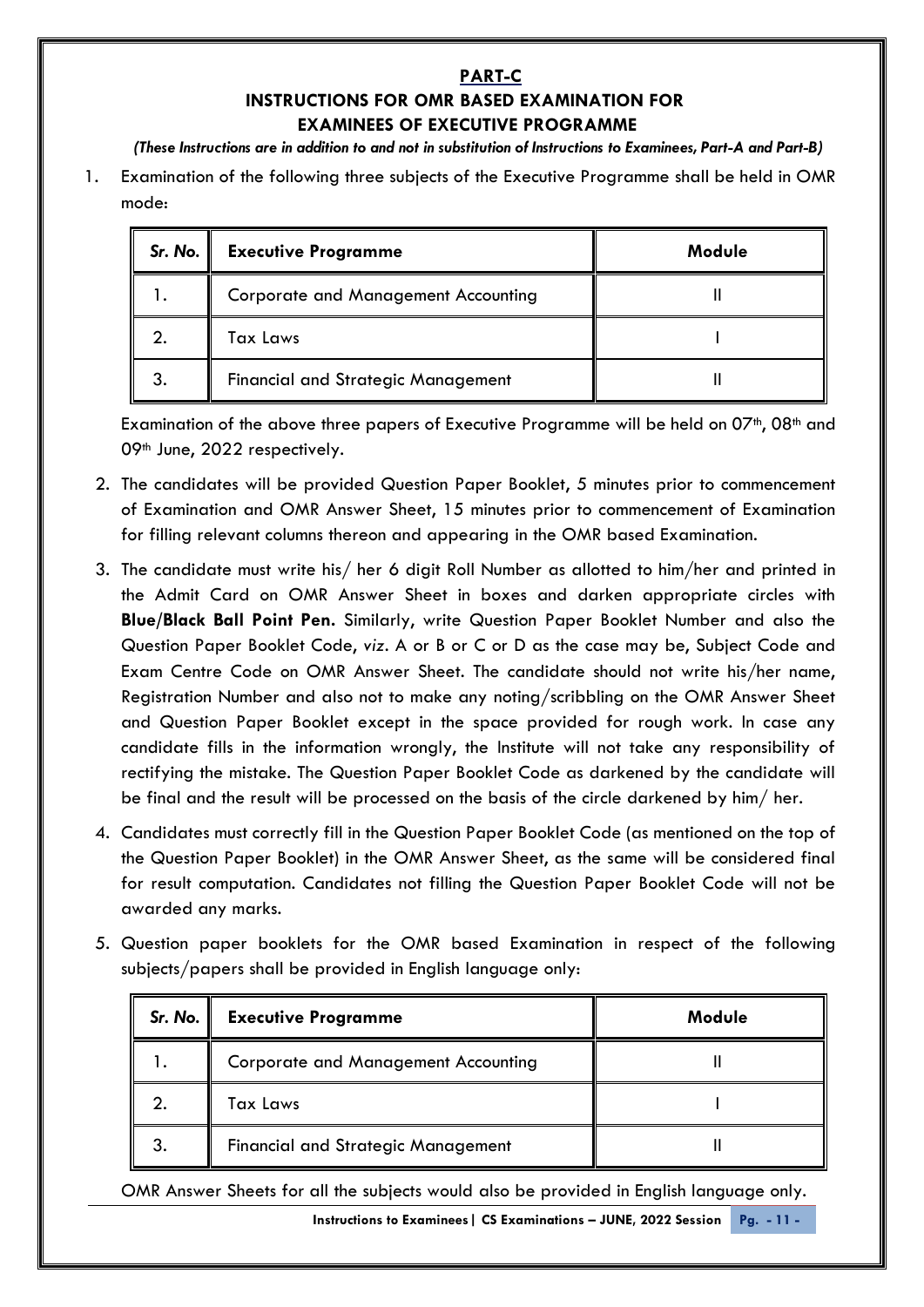- 6. Candidates should not open the seal of the Question Paper Booklet before the time specified for the commencement of the Examination.
- 7. Every candidate is required to satisfy that the Question Paper Booklet given to him/her contains the number of pages as printed on the cover page of the booklet. In case of any discrepancy, he/she should ask for replacement of the Question Paper Booklet immediately.
- 8. Candidates are required to sign on the OMR Answer Sheet and Attendance Sheet in the same manner, style and pattern as they have signed in their application form and Admit Card. Before signing the Attendance Sheet, candidate should remove the "Roll No. Barcode Sticker" of that particular paper from the Attendance Sheet and affix the same vertically in the space provided on the OMR Answer Sheet, re-affirm that all information has been correctly filled and OMR darkened properly and there is no mistake in filling any column including Roll number and Question Paper Booklet code.
- 9. The OMR Answer Sheet contains the serial number of questions as given in the Question Paper Booklet. Against each question number, there are four circles marked as A, B, C, and D which correspond to the four answer options out of which one is to be darkened as their answer to such Question on the OMR Answer Sheet only. No marking should be done on the Question Paper Booklet.
- 10. The Question Paper Booklet will consist of 100 Multiple Choice Questions (MCQ's). Each question will be of one mark and for every question, four answer options designated as A, B, C and D are given in the Question Paper Booklet. The candidate is required to select one amongst the options corresponding to the question as his/her correct answer and darken the circle i.e. A or B or C or D as the case may be, to be the answer in the OMR Answer Sheet **with Blue/ Black ball point pen only. Use of pencil is prohibited for darkening the circle. Example:**



11. Multiple darkened circles for a question will be treated as wrong answer. For question(s) not answered i.e. blanks, no marks will be given or deducted.

**Instructions to Examinees| CS Examinations – JUNE, 2022 Session Pg. - 12 -**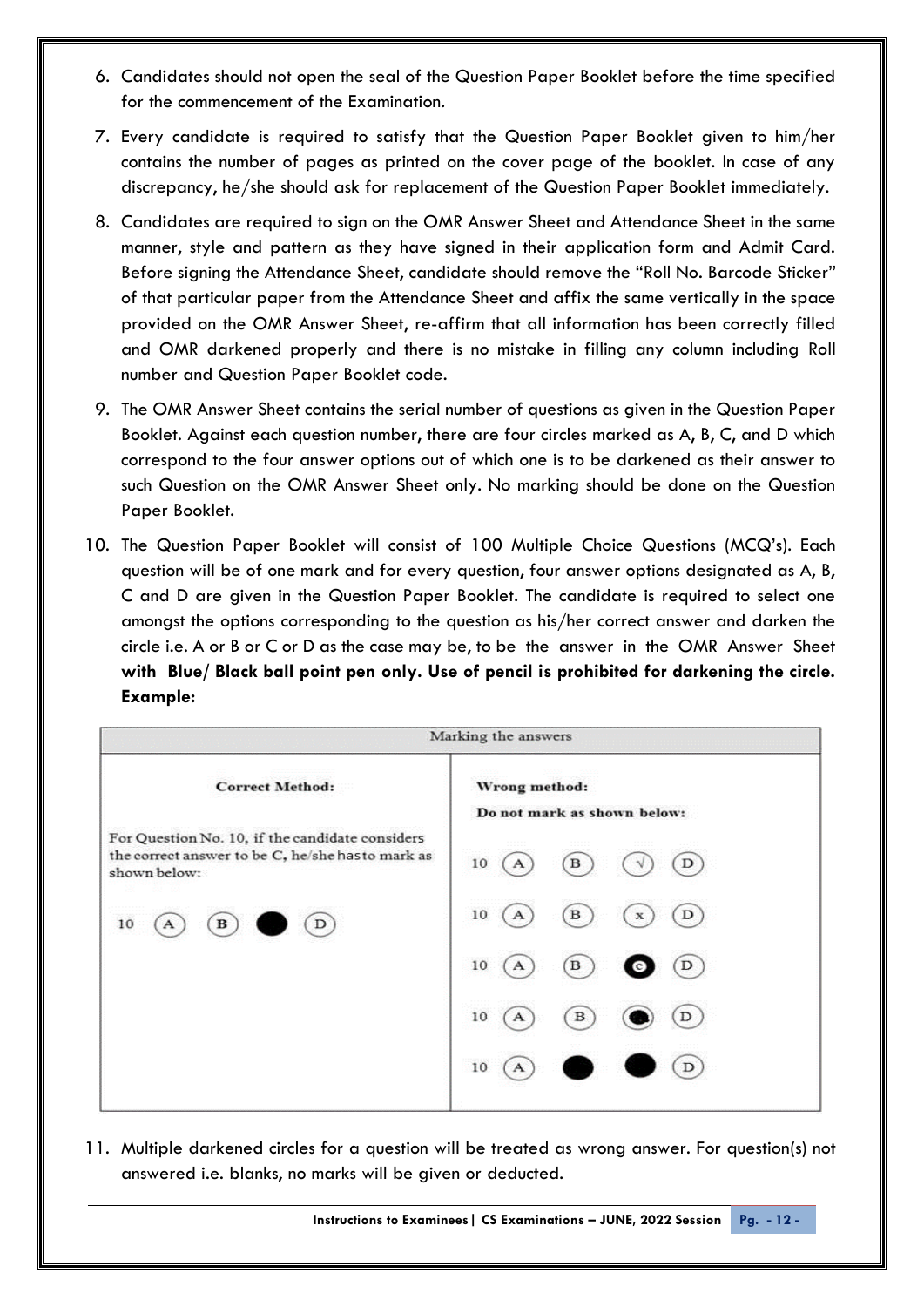- 12. Candidate has no option to change/alter/erase the answer once he/she has answered the question by darkening the circle. Therefore, before darkening the circle corresponding to the question number he/she is advised to ensure the correctness /authenticity of the answer. Use of white/correction fluid, eraser, blade, etc. is not allowed on the OMR Answer Sheet.
- 13. For each correct answer one mark will be awarded. There will be negative marking for wrong answers. **The negative marking will be applied in the ratio of 1: 4, i.e. deduction of one (1) mark for every four (4) wrong answers or proportion thereof**, *i.e*., 0.25 mark for each wrong answer and total marks obtained by the candidates would be rounded up to next whole number. Further, the negative marks would be limited to the extent of marks secured for correct answers so that no candidate shall secure less than zero mark in the subject concerned.
- 14. The candidate will be required to surrender the OMR Answer Sheet at the conclusion of each session of Examination against acknowledgement by the Invigilator on the Admit Card. Candidate should also surrender his/her Question Paper Booklet if he/ she left the Examination before the expiry of two hours from commencement of Examination, i.e. 10:00 AM to 11:00 A.M.).
- 15. Candidates may bring a cardboard or clipboard on which nothing has been written so as to avoid any difficulty in darkening the circles in OMR Answer Sheet as the tables/furniture provided in the Examination hall may or may not have even or smooth surface.
	- *NOTE: Infringement of any of these instructions shall render the candidates liable for disciplinary action which could lead to cancellation of results of the Examination and/or studentship registration under the Company Secretaries Regulations, 1982 as in force.* **SMOKING, CHEWING OF TOBACCO, BETEL, INTOXICANT, CARRYING OR USE OF MOBILE PHONE/ ELECTRONIC DEVICE, ETC., IS TOTALLY BANNED INSIDE THE EXAMINATION ROOM / HALL / CENTRE PREMISES.**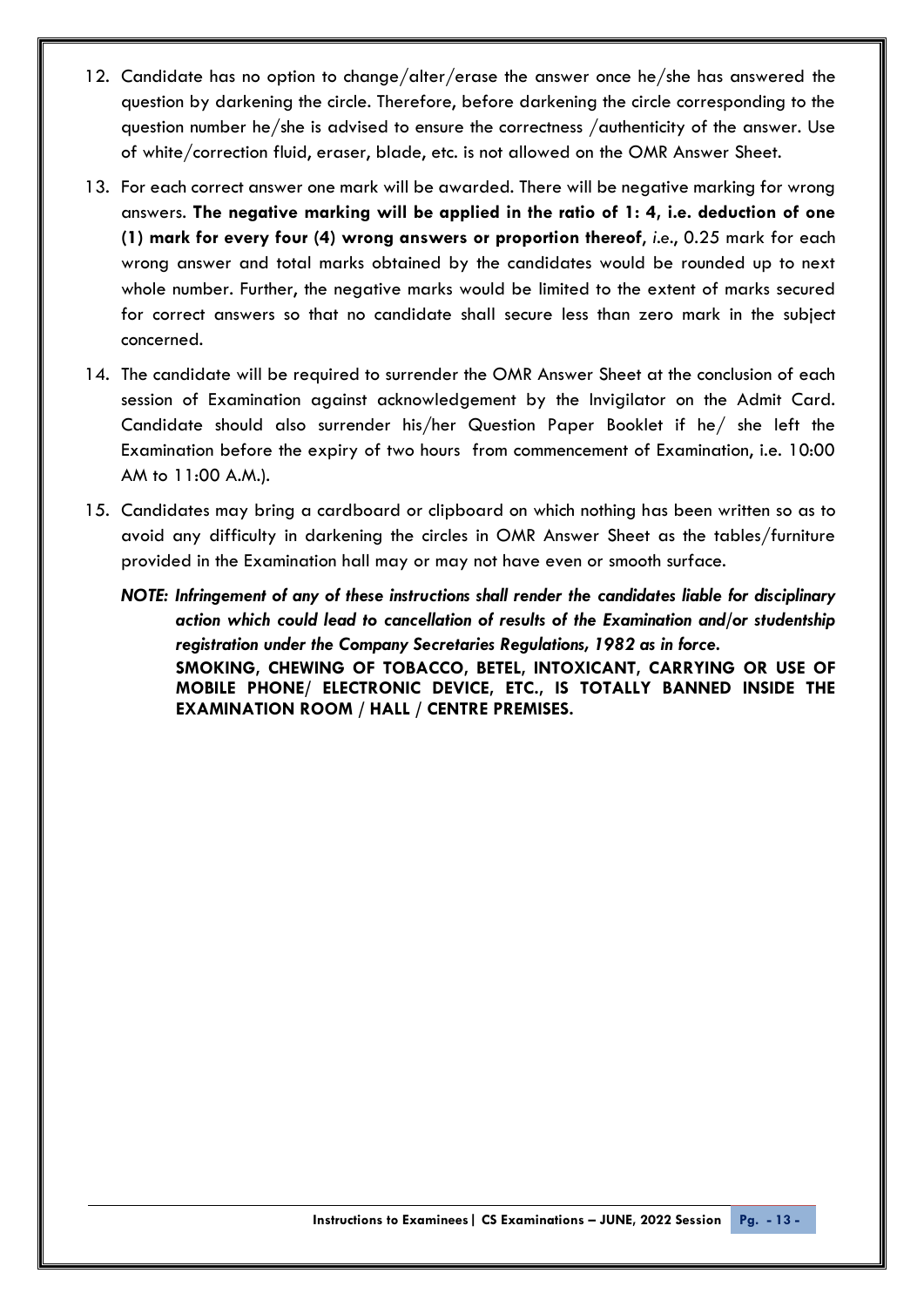